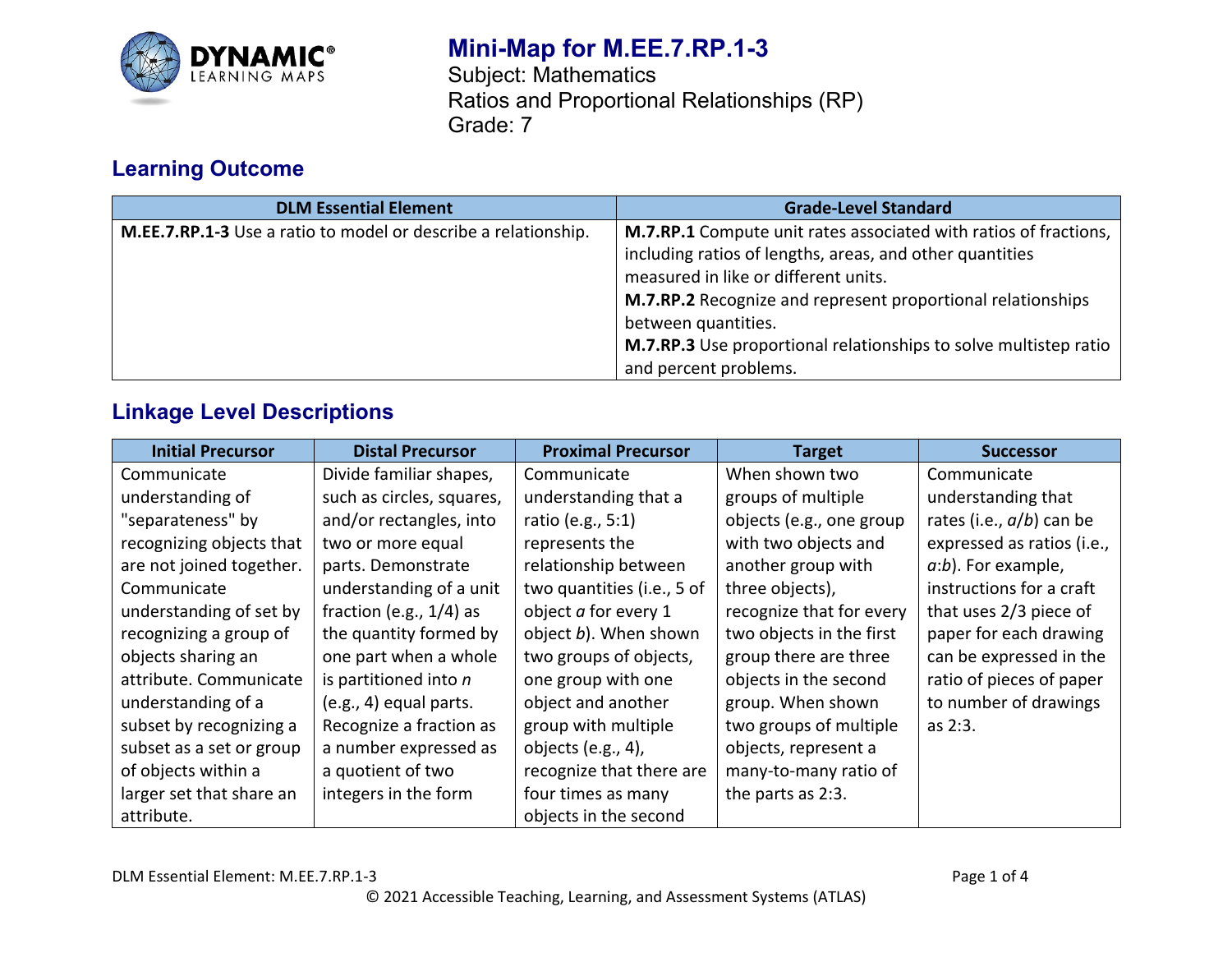| <b>Initial Precursor</b> | <b>Distal Precursor</b>                 | <b>Proximal Precursor</b> | Target | Successor |
|--------------------------|-----------------------------------------|---------------------------|--------|-----------|
|                          | $a/b$ , with b not equal to $\parallel$ | group as in the first     |        |           |
|                          | zero.                                   | group.                    |        |           |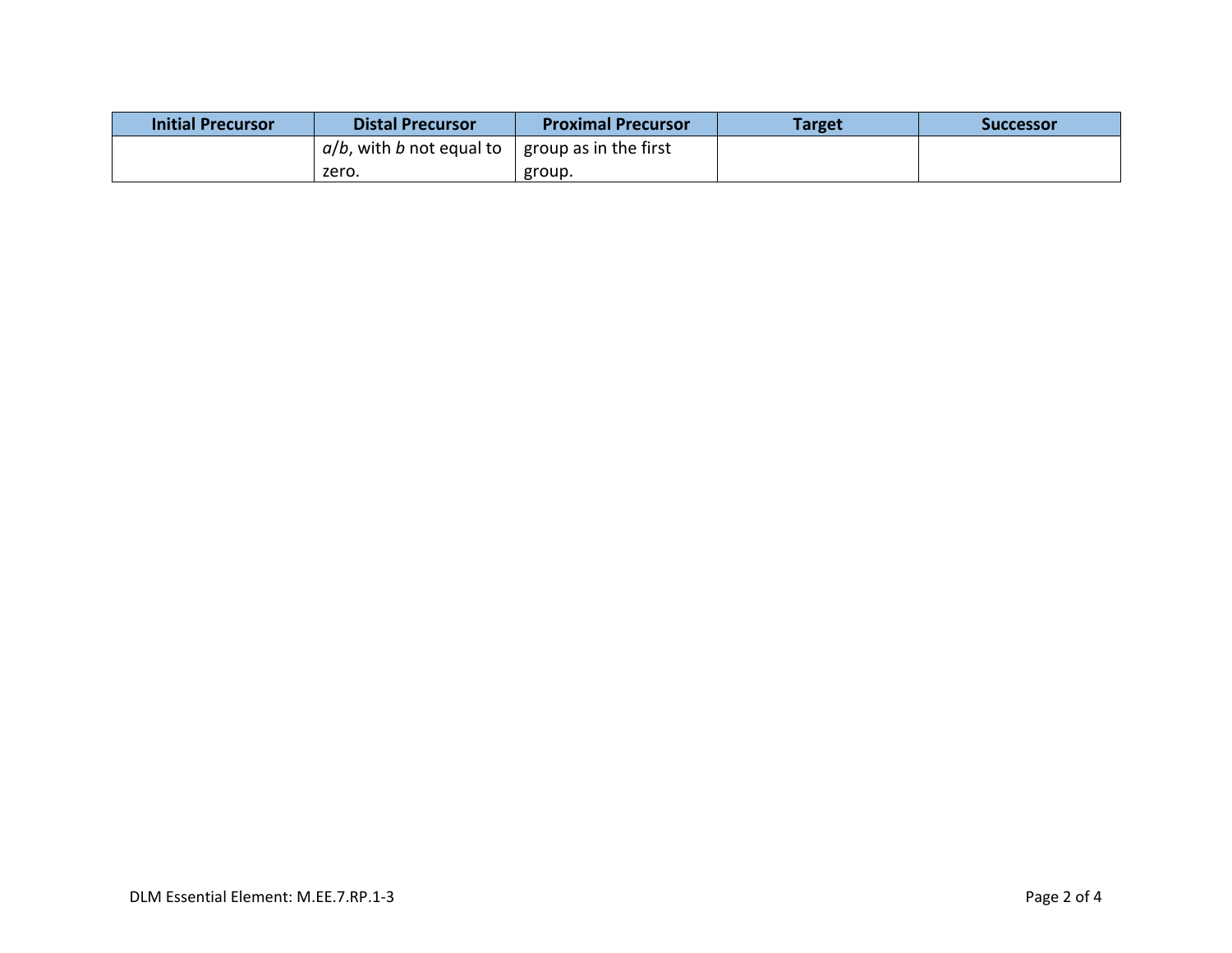### **Initial Precursor and Distal Precursor Linkage Level Relationships to the Target**

In order to understand ratios, students need to gain experience with creating sets. Educators can provide students with opportunities to take a set of objects (e.g., tiles, linking cubes, buttons) and separate them based on a given characteristic (e.g., shape, color, size) into two distinct sets. Then, separate the objects again based on another characteristic.

#### *How is the Initial Precursor related to the Target? How is the Distal Precursor related to the Target?*

As students become more adept at tracking discrete objects, they will begin working on one-to-one distribution of objects to person, objects to objects, and objects to available space (e.g., giving each person in the group a pencil; given four counters, they would line up four more counters in front of or on top of the first set; given three chairs at a table, the student would place a cup on the table for each available chair). As students understanding of one-to-one distribution develops, provide students many opportunities to recognize equivalence in sets with same items and then sets with differing items. As students work on all these skills and concepts, continue to draw their attention to parts and wholes.

### **Instructional Resources**

**Released Testlets** See the [Guide to Practice Activities and Released Testlets.](https://dynamiclearningmaps.org/sites/default/files/documents/Manuals_Blueprints/Guide_to_Practice_Activities_and_Released_Testlets.pdf) **Using Untested (UN) Nodes** See the document [Using Mini-Maps to Plan Instruction.](https://dynamiclearningmaps.org/sites/default/files/documents/Using_Mini_Maps_to_Plan_Instruction.pdf)